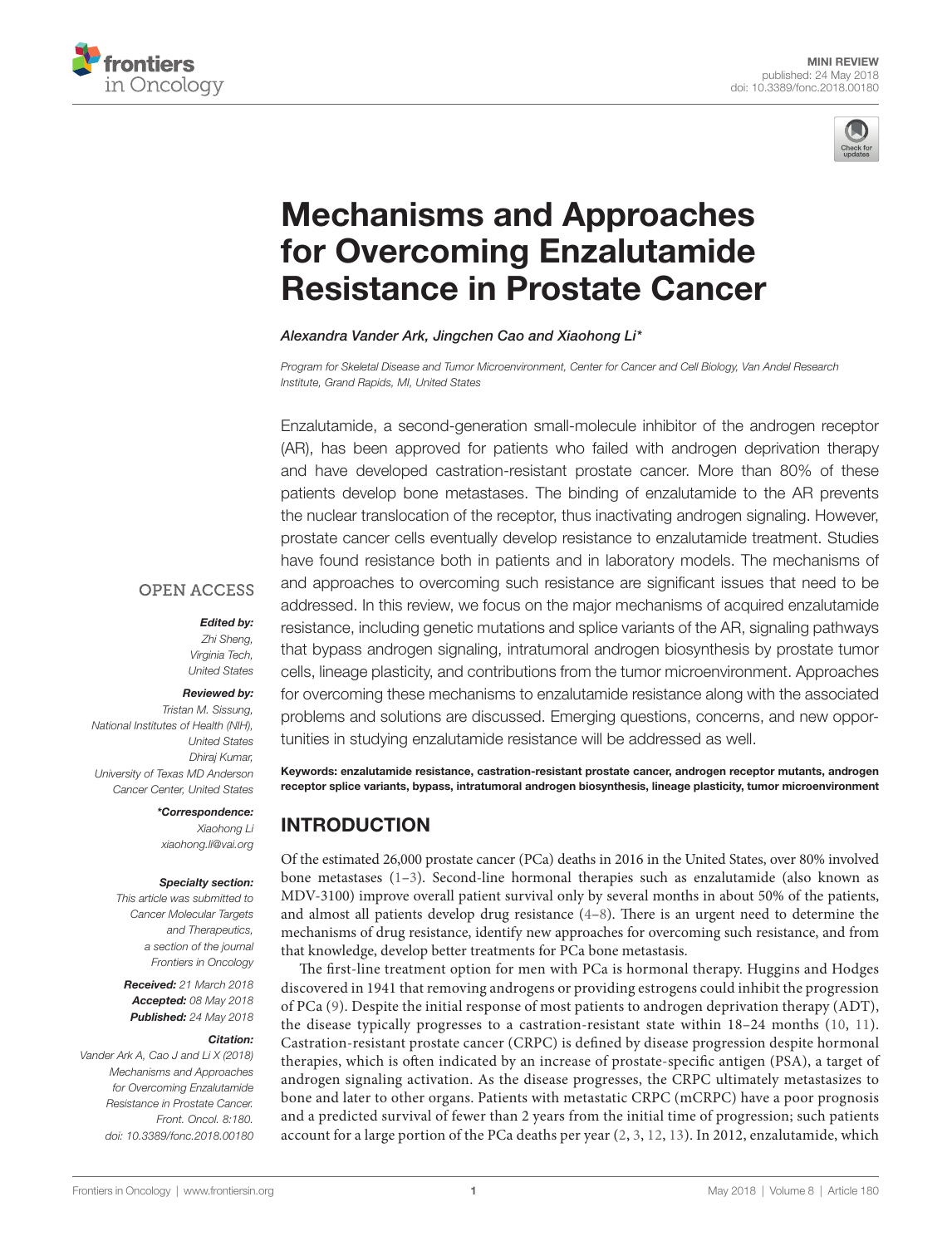significantly improved patient survival, was approved. The time line of FDA-approved treatments and their respective effects are shown in **[Figure 1](#page-1-0)** ([5,](#page-5-10) [6](#page-5-11), [14,](#page-5-12) [15](#page-5-13)). However, the survival benefits of enzalutamide were achieved in only up to 50% of PCa patients treated, and patients who initially responded eventually developed resistance ([4](#page-5-2)). Studies of the mechanisms of intrinsic and acquired resistance led to approaches to overcome it.

#### ENZALUTAMIDE FUNCTION AT THE MOLECULAR LEVEL

The androgen receptor (AR) is a transcription factor and a member of the nuclear receptor superfamily. It consists of an N-terminal transactivation domain (exon 1), a central DNAbinding domain (DBD; exons 2–3), a C-terminal ligand-binding domain (LBD; exons 4–8), and a hinge region between the DBD and LBD that is involved in nuclear localization and degradation [\(16\)](#page-5-14). The N terminus has a unique LxxLL-like motif, which binds to a hydrophobic cleft of the C terminus that is generated by ligand binding to the receptor. This binding also stabilizes the ligand binding-caused N terminal–C terminal physical interaction of the receptor. The N–C interaction is initially intramolecular in the cytoplasm and is necessary for nuclear localization, but the interaction changes to intermolecular in the nucleus ([17](#page-5-15)[–22](#page-5-16)).

Androgen receptor antagonists all bind to the LBD ([23\)](#page-5-17). Binding of the first-generation antagonists (such as flutamide or bicalutamide) does not prevent the intra- or intermolecular N–C interactions ([19\)](#page-5-18). Thus, after binding of these antagonists, the AR still translocates to the nucleus, binds to chromatin, and acts as an agonist. This antagonist to agonist switch is partially due to the highly conserved overall configurations of LBD binding with ligand (testosterone or dihydrotestosterone), bicalutamide, or flutamide ([24\)](#page-5-19). Enzalutamide binds to the AR with an eightfold higher affinity than bicalutamide ([25\)](#page-5-20). Furthermore, no intramolecular N–C interaction was found upon binding of enzalutamide, which blocks the translocation of the receptor to the nucleus and therefore blocks subsequent signaling activation [\(20\)](#page-5-21).

### ENZALUTAMIDE RESISTANCE IN PCa CELLS AND APPROACHES TO OVERCOMING IT

Because enzalutamide binds to the AR LBD, the presence of splicing variants that lack the LBD and of constitutively activated AR in PCa cells apparently confer the intrinsic resistance to enzalutamide. AR-V7 in circulating tumor cells (CTC) has been associated with enzalutamide resistance in PCa patients, although largerscale studies are needed to conclude that AR-v7 is the cause of resistance ([26–](#page-5-22)[30\)](#page-5-23). On the other hand, the overwhelming majority of enzalutamide-treated patients who have robust declines in PSA eventually develop resistance, with increasing PSA and/or progression of bone lesions that suggest acquired resistances. We discuss several major mechanisms of acquired resistance in the following sections, based on the original research publication and recent reviews ([21,](#page-5-24) [31](#page-5-25)[–33](#page-5-26)).

#### AR Mutations and Splice Variants (AR-V)

One of the AR mutant F876L (substitution of phenylalanine for leucine at the 876 position), which confers enzalutamide resistance *in vitro* and *in vivo* ([34,](#page-5-27) [35](#page-5-28)), spontaneously emerged among enzalutamide-resistant clones. These clones appeared after weeks of continuous enzalutamide treatments of PCa cell lines with AR either in culture or xenografted in immune comprised mice. The F876L mutation is in the LBD and is adjacent to the homozygous T877A mutation in LNCaP cells. The F876L mutation is heterozygous, with a mutant allelic mRNA frequency of approximately 40% in patient samples. Mechanistically, a positive correlation of increased AR activation and E2F1 activation was found in these resistant clones, correspondently, cyclin-dependent kinase (CDK) 4/6 inhibitor has been tested as an approach to overcoming F876L-based resistance. However, the specificity of the inhibitor is a concern, because of the key role of CDK4/6 in

<span id="page-1-0"></span>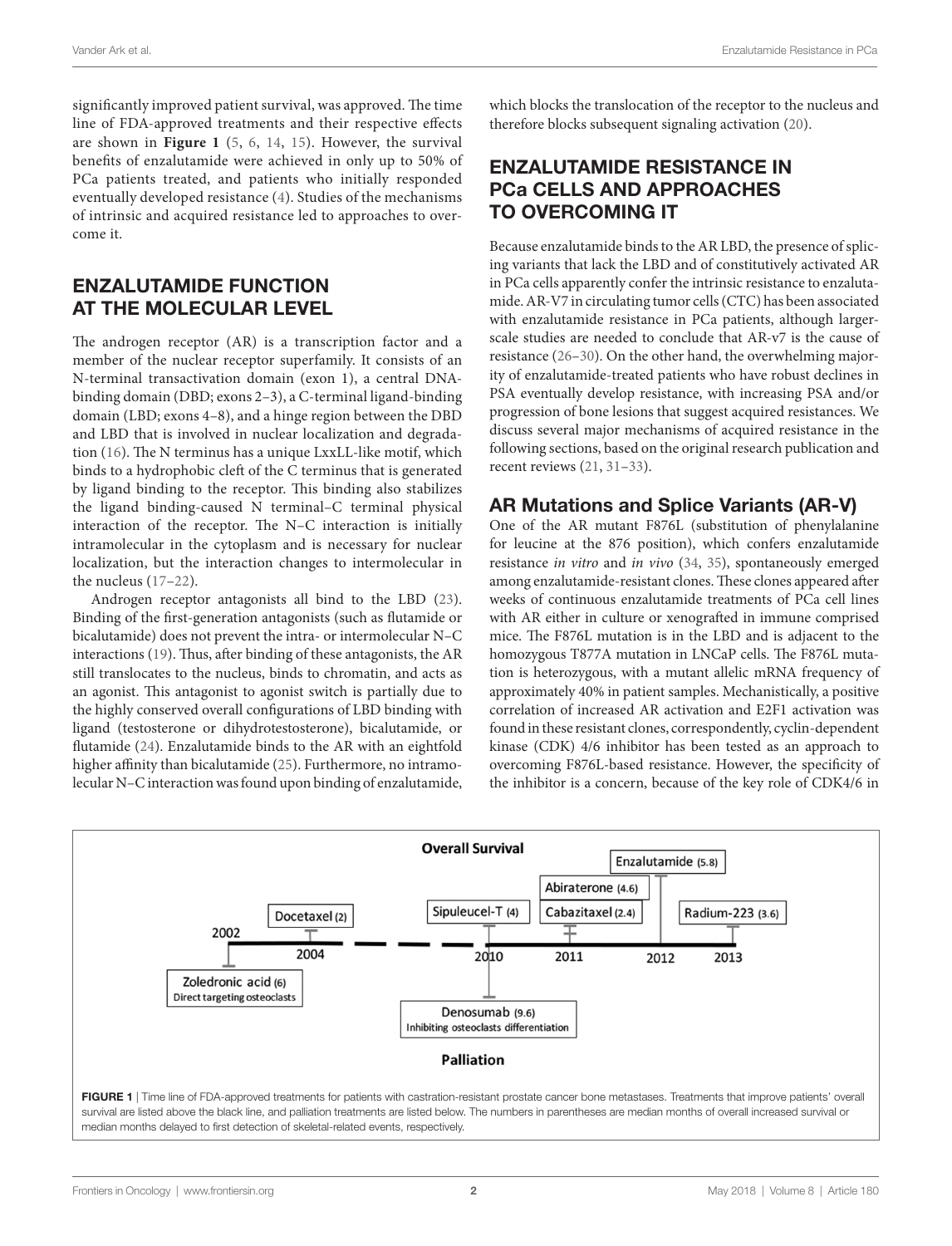cell cycle and because one of the CDK4/6 inhibitors, LEE011, was shown to significantly reduce the viability of both parental and enzalutamide-resistant cells ([34\)](#page-5-27).

Other studies have focused on developing novel smallmolecule inhibitors targeting the AR mutants. One example is darolutamide (ODM-201) ([36\)](#page-5-29), an AR antagonist. Darolutamide significantly inhibited the growth of an enzalutamide-resistant PCa clone such as the LNCaP-derived MR49F cell line that has the F877L mutation *in vitro* and *in vivo*. Mechanistically, darolutamide was able to inhibit the transcriptional activity of three AR mutants that confer enzalutamide resistance, such as F877L, F877L/T878A, and H875Y/T878A. Darolutamide has a different chemical structure than enzalutamide, and *in silico* simulation of the drug's mode of action showed a distinct structure of darolutamide binding with the AR.

Another development is an AR degradation enhancer, ASC-J9 [5-hydroxy-1,7-bis(3,4-dimethoxyphenyl)-1,4,6-heptatrien-3-one] ([37–](#page-5-30)[39\)](#page-6-0). ASC-J9 suppressed enzalutamide-resistant PCa progression [\(40](#page-6-1)), and it degrades not only wild-type AR but also AR-F876L and splice variants of such as AR-v7 ([41–](#page-6-2)[45\)](#page-6-3). ASC-J9 degrades the AR by enhancing its association with the murine double minute protein 2 (MDM2) ([41\)](#page-6-2), an E3 ubiquitin ligase that drives AR clearance *via* proteasome-mediated degradation. However, this has not been confirmed by rescuing the AR degradation using proteasome inhibitors. It is not known whether the same mechanism applies for the downregulation of AR-F877L by ASC-J9. This is possible, because one amino acid mutation may completely change the AR structure and endow it with enzalutamide resistance but still allow it to interact with MDM2. ASC-J9 was also shown to have additional effects that contribute to the inhibitions of PCa progression and metastasis. For example, in PCa cells, ASC-J9 was able to suppress expression fatty acid synthase that stimulates PCa cell growth and invasion ([46\)](#page-6-4) or to inhibit the phosphorylation of STAT3 that promotes PCa stem/progenitor cells invasion ([39\)](#page-6-0); in the cells of the tumor microenvironment, ACS-J9 could suppress the CD4+ T cell migration that contribute to the progression of prostatitis ([47\)](#page-6-5), or the macrophage infiltration that stimulated PCa cell invasion ([38\)](#page-5-31). Together, these studies suggested that ACS-J9 was very promising in battling PCa. However, its broader effects on other signaling pathways and on cells from the microenvironment need to be explored further before being translated to clinical trials.

Furthermore, BET [bromodomain (BRD) and extraterminal] inhibitors, such as JQ1 and OTX015, have been shown to overcome enzalutamide resistance of CRPC conferred by AR-V ([48](#page-6-6), [49\)](#page-6-7). BET inhibitors target the amino-terminus of BRD proteins, BRD4, and exhibit proliferation inhibition in a wide range of cancers, including CRPC. The underlying mechanistic studies suggested that JQ1 inhibited expression of full-length AR and AR-V, thus overcoming enzalutamide resistance ([50](#page-6-8)). However, BET inhibitors as single agents may not succeed in the clinic because of a recent study showing acquired resistance to BET inhibitors in CRPC cells [\(51](#page-6-9)). It is not known whether the combination of BET inhibitors with enzalutamide induce resistance, or whether combination of BET inhibitors with CDK9 and/or PARP (poly ADP ribose polymerase) inhibitors overcomes enzalutamide resistance.

In summary, the above approaches target the outcomes of enzalutamide resistance. We believe targeting the causes of drug resistance will be most effective, which will require answers to pivotal questions such as: How does enzalutamide treatment induce mutations of AR? and What types of PCa cells will develop enzalutamide resistance?

#### Bypassing Signaling Pathways

The bypassing of AR signaling through increasing glucocorticoid receptor (GR) expression at both the mRNA and protein levels has been identified in enzalutamide-resistant PCa cells, and increases of GR have been confirmed in clinical samples [\(52](#page-6-10), [53](#page-6-11)). The activation of the GR by dexamethasone is sufficient to confer enzalutamide resistance, and a novel GR antagonist, arylpyrazole compound 15, can restore sensitivity to the drug [\(52](#page-6-10)[–54](#page-6-12)). However, blocking glucocorticoid signaling is neither practical nor effective, because glucocorticoid is essential for life, and also because GR antagonists activate AR target genes [\(52\)](#page-6-10). Therefore, researchers have focused on how enzalutamide increases glucocorticoid signaling. One recent study ([55\)](#page-6-13) found that enzalutamide treatment sustained the level of cortisol, the active ligand for the GR, thus elevating glucocorticoid signaling and producing a loss of 11β-hydroxysteroid dehydrogenase-2 (11β-HSD2), the enzyme that converts cortisol to the inactive form, cortisone. It was further shown that 11β-HSD2 loss was mediated by an increase of AMFR, an ubiquitin E3-ligase autocrine mobility factor receptor. Approaches such as overexpression of 11β-HSD2 or knock-down of AMFR were effective in reversing enzalutamide resistance. Future research will need to address how to translate these approaches to therapies for patients.

Androgen signaling not only activates but also suppresses various downstream target genes, some of which are oncogenic, such as c-Met ([56\)](#page-6-14), c-Myb [\(57\)](#page-6-15), or enhancer of zeste homolog 2 (EZH2) [\(58\)](#page-6-16). Blocking either any of these proteins or their respective downstream targets was shown to inhibit castration-resistant PCa cell proliferation (*in vitro*) or growth (*in vivo*). Logically, since enzalutamide treatment induces c-Met, c-Myb, and EZH2 or activates the target genes, the combination of enzalutamide with inhibition of each of these targets may have better efficacy. However, further preclinical and clinical testing are needed for confirmation and validation.

On the other hand, enzalutamide treatment was shown to activate PI3K/AKT signaling by reducing FK506 binding protein 5 (a chaperone for the PHLPP) that destabilizes PHLPP (PH domain and leucine rich repeat protein phosphatases), the AKT phosphatase [\(59](#page-6-17)). Combining enzalutamide with BEZ235 (a dual PI3K and mTORC1/2 inhibitor) or AKT1/2 inhibitor led to significant inhibition of PCa tumor growth in mice [\(59](#page-6-17)). Another study showed increased noncanonical Wnt signaling, independent of increased GR, in CTC obtained from enzalutamide-resistant PCa patients compared with enzalutamide-naïve PCa patients by analyzing the RNA sequences of the single CTC [\(60](#page-6-18)). Furthermore, increased Wnt5A was confirmed to represent the noncanonical Wnt signaling in CTC, as well as in enzalutamide-treated or enzalutamide-resistant LNCaP PCa cells ([60\)](#page-6-18). However, the effectiveness of inhibiting PCa growth by combining enzalutamide with medicinal approaches for blocking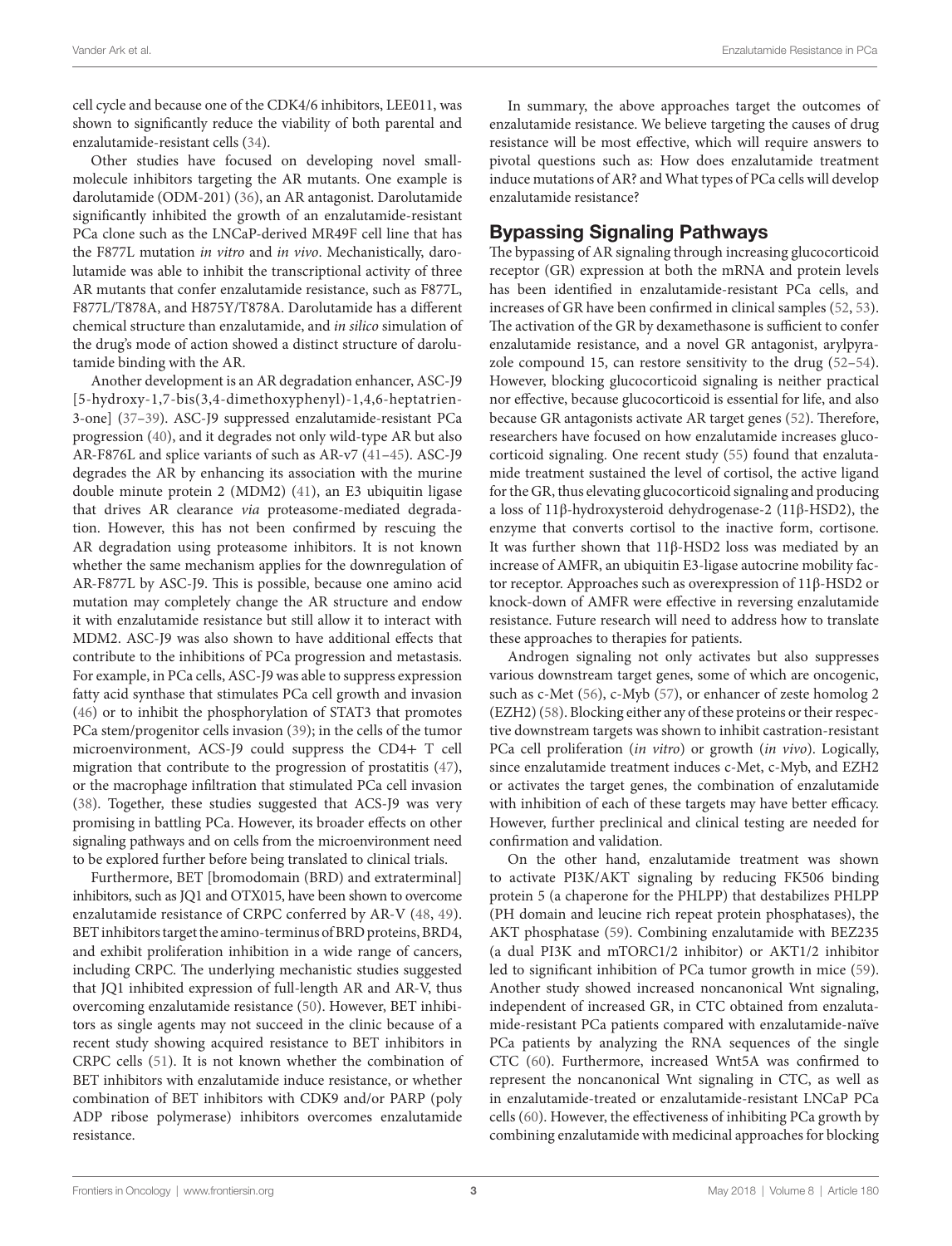noncanonical Wnt signaling or Wnt5A has not been tested. This avenue to overcoming enzalutamide resistance is practical since the Wnt5a antagonist has been tested in clinical trials in breast and colorectal cancers [\(61](#page-6-19)). Enzalutamide treatment has also been shown to increase autophagy, in which the AMPK pathway was upregulated ([62\)](#page-6-20). Combinations of enzalutamide with autophagy inhibitors enhanced the therapeutic response, particularly when using clomipramine or metformin, both of which are FDA approved as antidepressant and antidiabetic drugs, respectively. However, increasing autophagy is a general cause by blocking AR signaling, because the same effect was also observed in bicalutamide-resistant cells [\(62](#page-6-20)).

Other bypass pathways have also been reported. The associations of β-catenin, miRNA16, and oncostatin M with enzalutamide resistance were identified by gene profiling of parental cells versus enzalutamide-resistant cells [\(31](#page-5-25)). Correlations between each of these and CRPC cells had been reported in various studies ([63–](#page-6-21)[67\)](#page-6-22). However, the effectiveness of overcoming enzalutamide resistance by blocking each target individually or in combination needs to be tested.

#### Intratumoral Androgen Biosynthesis

Intratumoral androgen biosynthesis has been recognized as one of the mechanisms of resistance to ADT and the development of CRPC [\(68](#page-6-23)[–71](#page-6-24)). Elevated androgen levels were recently found in the bone marrow of patients treated with enzalutamide ([72\)](#page-6-25). An increase of intratumoral androgen biosynthesis is reported to be involved in enzalutamide resistance [\(73\)](#page-6-26). Mechanistic studies revealed that several genes involved in the androgen synthesis pathway were significantly increased in enzalutamideresistant PCa cells relative to the parental cells, including *AKR1C3* (aldo-keto reductase family 1 member C3) ([73](#page-6-26)).

AKR1C3 is an enzyme that participates in the conversion of weak androgens such as androstenediones to more-active androgens such as testosterone or dihydrotestosterone. Knock-down of the *AKR1C3* gene or blocking of the AKR1C3 enzyme using a drug such as indomethacin can overcome enzalutamide resistance. Furthermore, overexpression of AKR1C3 can cause enzalutamide resistance in PCa cells [\(73\)](#page-6-26). While this was a thorough study both *in vitro* and *in vivo*, validation from patient samples is needed to justify more effort in translating this work.

#### Lineage Switching

When lung cancer is exposed to targeted therapies, such as epidermal growth factor receptor (EGFR) inhibitor, adenocarcinoma cells can switch from EGFR dependent to EGFR independent with expression of neuroendocrine lineage markers, or to cells that lack all *EGFR* expression ([74,](#page-6-27) [75\)](#page-6-28). Researchers of Dr. Swayers' group applied this idea to determine whether lineage plasticity is a novel mechanism of enzalutamide resistance in PCa. They found that combined *TP53* and *RB1* alterations were significantly higher in disease progressed tumors from men under treatment with enzalutamide or abiraterone (an androgen synthesis inhibitor) [\(76\)](#page-6-29). The combined knock-down of *TP53* and *RB1* in human PCa LNCaP/AR and CWR22Pc-EP cells did confer enzalutamide resistance *in vitro*. Further characterization of the cells revealed increased expression of neuroendocrine markers but decreased luminal cell markers in both of the double knockdown cells compared with their respective parental LNCaP/AR and CWR22Pc-EP luminal PCa cells, and the cells switch from AR dependent to AR independent. In PCa, lineage switching from adenocarcinoma to neuroendocrine PCa cells has been reported, but without complete understanding of the mechanism that drives the plasticity [\(77](#page-6-30)). A back-to-back publication showed that loss of *RB1* and *TP53* genes conferred the PCa lineage plasticity, metastasis, and enzalutamide resistance by developing a genetically engineered mouse model crossed with a *Pten* knockout mouse [\(78](#page-7-0)). Together, these data suggest lineage plasticity under selective pressure such as enzalutamide treatment. Finally, pluripotency transcription factor, SOX2, was identified to be required for the lineage plasticity and enzalutamide resistance by the loss of *TP53* and *RB1*. Based on these significant advances, the future directions are to investigate how to target SOX2, discover the mechanisms of enzalutamide-induced loss of *TP5*3 and *RB1*, and to determine whether these mechanisms are targetable.

## CONTRIBUTIONS FROM THE TUMOR MICROENVIRONMENT

Cancer is a systemic disease, and studies showed that paracrine factors such as hepatocyte growth factor, Wnts, basic fibroblast growth factor (or FGF2), and some cytokines from the microenvironment contribute to PCa initiation, progression, and metastasis [\(64,](#page-6-31) [79](#page-7-1)[–83](#page-7-2)). Therefore, it is possible that paracrine factors influence the efficacy of enzalutamide treatment. The most studied and most easily targeted factor from the microenvironment is interleukin 6 (IL6) [\(84](#page-7-3)[–88](#page-7-4)), which signals through the Janus kinase/signal transducer and activator of transcription 3 (JAK/ STAT3) pathway. One of the functions of IL6/JAK/STAT3 in PCa cells is stimulating the expression of stemness/self-renewal genes. IL6/JAK/STAT3 also induces the expression of suppressor of cytokine signaling 3 (SOCS3), which in turn suppresses the transcriptional activity of IL6/JAK/STAT3.

Culig led a study ([84\)](#page-7-3) to determine the effect of long-term enzalutamide treatment in an inflammatory environment, studying PCa cells treated with enzalutamide plus IL6 for 3 weeks. They found this combination treatment suppressed self-renewal genes and AR target genes in PCa cells that had SOCS3 overexpression, but the AR target genes were induced in PCa cells with SOCS3 knocked out, suggesting that uncontrolled IL6/ JAK/STAT3 transactivation of androgen signaling conferred enzalutamide resistance. This study showed that an inflammatory microenvironment could control the efficacy of enzalutamide by fine-tuning signaling of the inflammatory cytokine IL6 [\(84\)](#page-7-3). Others reported that bicalutamide or enzalutamide could promote macrophage infiltration that subsequently enhances PCa invasion. The mechanistic studies showed that blocking AR signaling in macrophages increased the expression of CCL2 through inhibiting the expression of PIAS3 (protein inhibitor of STAT3) and subsequent increase of STAT3 phosphorylation [\(38](#page-5-31)). To overcome this effect, ASC-J9, the AR degrader, could directly inhibit the STAT3 phosphorylation and activation [\(38\)](#page-5-31).

In PCa bone metastases, because the bone matrix is a reservoir rich in cytokines, we suspect that there are other cytokines that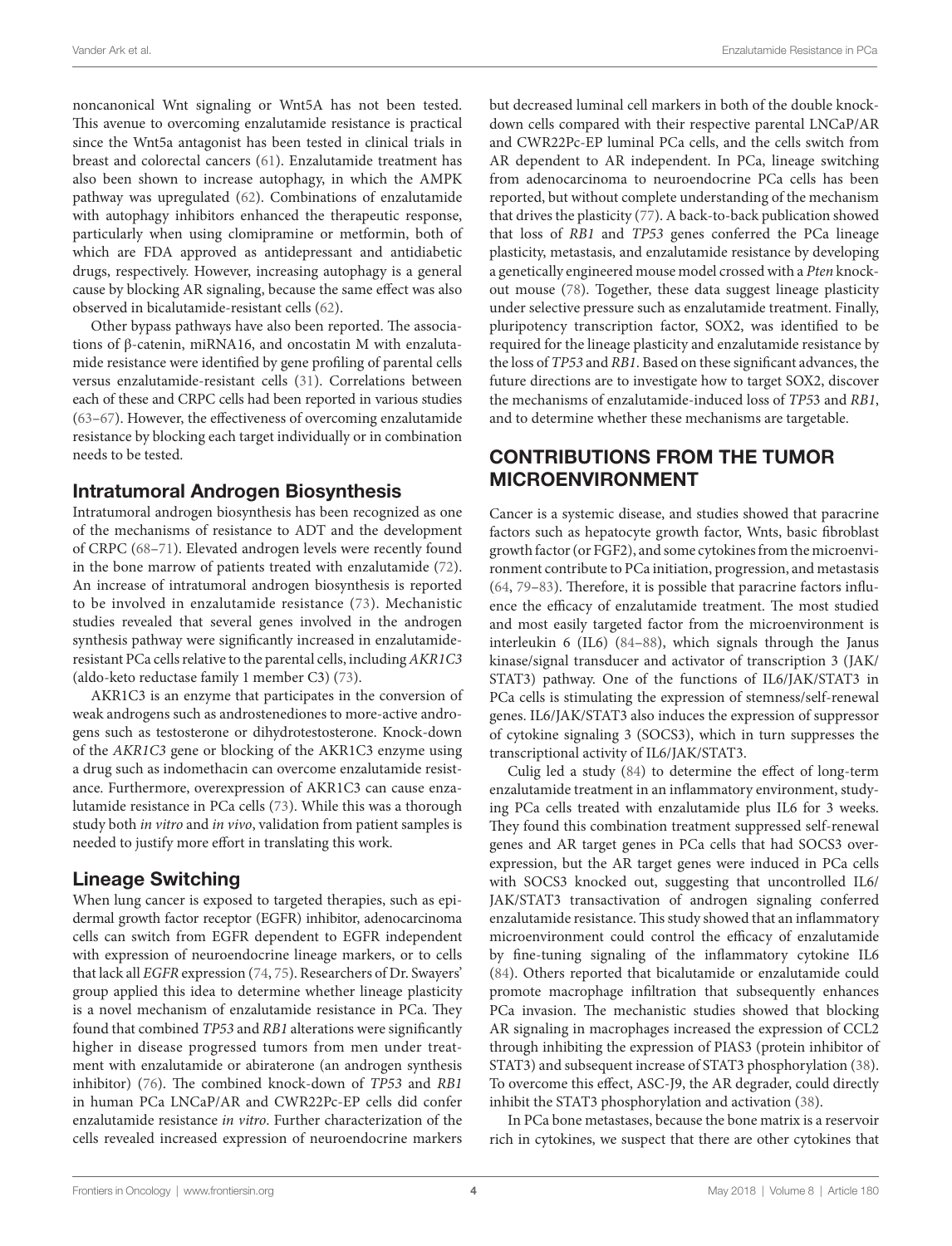| <b>Mechanisms of</b><br>resistance      | <b>Targets</b>                                        | Approaches<br>(drugs)                  | <b>Mechanism of action</b>                                                                  | <b>Problems and solutions</b>                                                                                         |
|-----------------------------------------|-------------------------------------------------------|----------------------------------------|---------------------------------------------------------------------------------------------|-----------------------------------------------------------------------------------------------------------------------|
| Constitutive AR<br>signaling activation | AR-V                                                  | $ASC-J9$                               | Degrades ARs                                                                                | Unknown other effects                                                                                                 |
|                                         |                                                       | <b>BET</b> inhibitors<br>(JQ1, OTX015) | Inhibits expression of ARs                                                                  | Develop of resistance to BET inhibitor.<br>Combination of BET inhibitor with CDK9<br>inhibition or/and PARP inhibitor |
| AR mutations                            | AR mutants                                            | ASC-J9                                 | Degrades ARs                                                                                | Other effects unknown                                                                                                 |
|                                         | Transcriptional activities                            | Darolutamide<br>(ODM-201)              | AR antagonist                                                                               | Unknown                                                                                                               |
|                                         | CDK4/6                                                | CDK4/6 inhibitor<br>(LEEO11)           | Inhibits AR-induced cell proliferation                                                      | Non-specificity (target all proliferative cells)                                                                      |
| Bypassing AR signaling                  | GR                                                    | Arylpyrazole<br>compound 15            | GR antagonist                                                                               | GR signaling is essential for normal<br>functions, and GR antagonists activate AR                                     |
|                                         | To increase 11β-HSD2<br>expression or/and<br>activity | Unknown                                | Converts cortisol (active form of GR ligands)<br>to cortisone (inactive form of GR ligands) | Unknown                                                                                                               |
|                                         | AMFR (A ubiquitin<br>E3-ligase)                       | Unknown                                | Degrades $11\beta$ -HSD2                                                                    | Unknown                                                                                                               |
|                                         | Wnt <sub>5</sub> A                                    | siRNA                                  | Wnt5A knock-down                                                                            | Unknown                                                                                                               |
|                                         | Autophagy                                             | Clomipramine or<br>metformin           | Inhibits autophagy                                                                          | Non-specificity                                                                                                       |
| Intratumoral androgen<br>synthesis      | AKR1C3                                                | Indomethacin                           | Inhibits conversion of weak androgens to<br>more-active androgens                           | Validation in human                                                                                                   |
| Lineage switching                       | SOX <sub>2</sub>                                      | Unknown                                | Mediates the lineage plasticity by loss of RB1<br>and TP53                                  | Unknown                                                                                                               |
| Microenvironmental effects              | IL6/JAK/STAT3                                         | ASC-J9                                 | Inhibits STAT3 phosphorylation and activation                                               | Other effects unknown                                                                                                 |
|                                         |                                                       | IL <sub>6</sub>                        | Inhibits PCa cells with SOCS3 overexpression                                                | Opposite effect in PCa cells without SOCS3<br>expression                                                              |

<span id="page-4-0"></span>TABLE 1 | Summary of mechanisms and approaches of overcoming the enzalutamide resistance in preclinical PCa model.

AR, androgen receptor; GR, glucocorticoid receptor; AMFR, autocrine mobility factor receptor; SOCS3, suppressor of cytokine signaling 3; JAK/STAT3, Janus kinase/signal *transducer and activator of transcription 3; IL6, interleukin 6; 11*β*-HSD2, 11*β*-hydroxysteoid dehydrogenase-2; AKR1C3, aldo-keto reductase family 1 member C3; ASC-J9, 5-hydroxy-1,7-bis(3,4-dimethoxyphenyl)-1,4,6-heptatrien-3-one; LEE011, a small-molecule inhibitor for CDK4/6; PCa, prostate cancer; CDK, cyclin-dependent kinase.*

could also contribute to enzalutamide resistance, such as IL8, stromal cell-derived factor 1 (also known CXCL12), and granulocyte colony-stimulating factor, which have been identified in cancer drug resistance ([89\)](#page-7-5). On the other hand, the PCa bone metastatic lesions are results of dysregulated activities of osteoclasts and osteoblasts that were hijacked by cancer cells. However, we do not know whether and how osteoclasts or osteoblasts affect enzalutamide resistance. Targeting osteoclasts that resorb bones using zoledronic acid or denosumab is effective in palliation [\(5](#page-5-10), [6\)](#page-5-11). Metastasized PCa cells adhere in the osteoblast niche, developing into overt metastatic lesions [\(90](#page-7-6)[–95\)](#page-7-7). Will combining enzalutamide with approaches that target the proliferation or differentiation of osteoblasts or osteoclasts be better therapies? Will the effects of enzalutamide on osteoblasts or osteoclasts contribute to the drug resistance? We believe combination therapies using enzalutamide plus approaches that target the bone microenvironment (either paracrine factors or the bone cells themselves) might be able to prevent and/or overcome the enzalutamide resistant in mCRPC.

### SUMMARY AND CONCLUSION

Currently, enzalutamide is the best therapeutic drug for improving the survival of mCRPC patients. Due to their heterogeneity and plasticity, cancer cells have various mechanisms of drug resistance that we have begun to learn about, knowledge that will lead to targeted approaches to improving the efficacy of enzalutamide. The current mechanisms of enzalutamide resistance, the approaches for overcoming resistance, and the problems and solutions associated with these mechanisms are summarized in **[Table 1](#page-4-0)**. The ultimate solution to drug resistance will be found only through future studies on the effects and mechanisms of enzalutamide action at the cellular and molecular levels.

### AUTHOR CONTRIBUTIONS

Designed, wrote, and finalized the manuscript: XL. Wrote parts of the manuscript: AA and JC.

#### FUNDING

This study was supported by DOD PCRP (W81XWH-12-1-0271 to XL) and Van Andel Research Institute start-up funding (53010A to XL). We thank David Nadziejka for his technical editing of this manuscript. The content is solely the responsibility of the authors.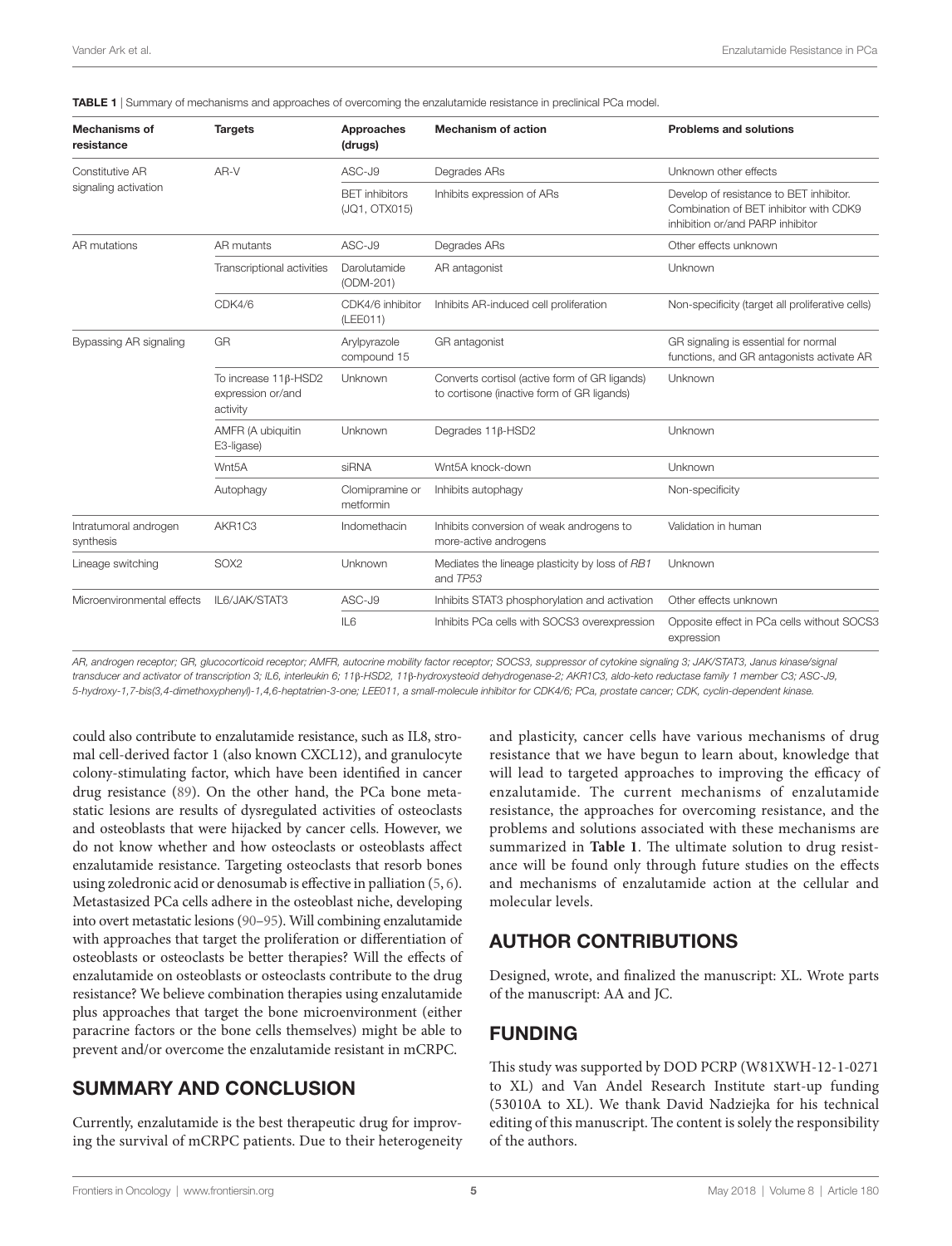## **REFERENCES**

- <span id="page-5-0"></span>1. Coleman RE. Clinical features of metastatic bone disease and risk of skeletal morbidity. *Clin Cancer Res* (2006) 12:6243s–9s. doi[:10.1158/1078-0432.CCR-](https://doi.org/10.1158/1078-0432.CCR-
06-0931)[06-0931](https://doi.org/10.1158/1078-0432.CCR-
06-0931)
- <span id="page-5-7"></span>2. Miller KD, Siegel RL, Lin CC, Mariotto AB, Kramer JL, Rowland JH, et al. Cancer treatment and survivorship statistics, 2016. *CA Cancer J Clin* (2016) 66:271–89. doi:[10.3322/caac.21349](https://doi.org/10.3322/caac.21349)
- <span id="page-5-1"></span>3. Siegel RL, Miller KD, Jemal A. Cancer statistics, 2016. *CA Cancer J Clin* (2016) 66:7–30. doi:[10.3322/caac.21332](https://doi.org/10.3322/caac.21332)
- <span id="page-5-2"></span>4. Schalken J, Fitzpatrick JM. Enzalutamide: targeting the androgen signalling pathway in metastatic castration-resistant prostate cancer. *BJU Int* (2016) 117:215–25. doi:[10.1111/bju.13123](https://doi.org/10.1111/bju.13123)
- <span id="page-5-10"></span>5. El-Amm J, Freeman A, Patel N, Aragon-Ching JB. Bone-targeted therapies in metastatic castration-resistant prostate cancer: evolving paradigms. *Prostate Cancer* (2013) 2013:210686. doi:[10.1155/2013/210686](https://doi.org/10.1155/2013/210686)
- <span id="page-5-11"></span>6. El-Amm J, Aragon-Ching JB. The changing landscape in the treatment of metastatic castration-resistant prostate cancer. *Ther Adv Med Oncol* (2013) 5:25–40. doi:[10.1177/1758834012458137](https://doi.org/10.1177/1758834012458137)
- 7. McCain J. Drugs that offer a survival advantage for men with bone metastases resulting from castration-resistant prostate cancer: new and emerging treatment options. *P T* (2014) 39:130–43.
- <span id="page-5-3"></span>8. Scher HI, Fizazi K, Saad F, Taplin ME, Sternberg CN, Miller K, et al. Increased survival with enzalutamide in prostate cancer after chemotherapy. *N Engl J Med* (2012) 367:1187–97. doi[:10.1056/NEJMoa1207506](https://doi.org/10.1056/NEJMoa1207506)
- <span id="page-5-4"></span>9. Huggins C, Hodges CV. Studies on prostatic cancer: I. The effect of castration, of estrogen and of androgen injection on serum phosphatases in metastatic carcinoma of the prostate. 1941. *J Urol* (2002) 168:9–12. doi:[10.1016/S0022-](https://doi.org/10.1016/S0022-
5347(05)64820-3) [5347\(05\)64820-3](https://doi.org/10.1016/S0022-
5347(05)64820-3)
- <span id="page-5-5"></span>10. Antonarakis ES, Blackford AL, Garrett-Mayer E, Eisenberger MA. Survival in men with nonmetastatic prostate cancer treated with hormone therapy: a quantitative systematic review. *J Clin Oncol* (2007) 25:4998–5008. doi[:10.1200/](https://doi.org/10.1200/JCO.2007.11.1559) [JCO.2007.11.1559](https://doi.org/10.1200/JCO.2007.11.1559)
- <span id="page-5-6"></span>11. Armstrong AJ, Garrett-Mayer E, de Wit R, Tannock I, Eisenberger M. Prediction of survival following first-line chemotherapy in men with castration-resistant metastatic prostate cancer. *Clin Cancer Res* (2010) 16:203–11. doi:[10.1158/1078-0432.CCR-09-2514](https://doi.org/10.1158/1078-0432.CCR-09-2514)
- <span id="page-5-8"></span>12. Pond GR, Sonpavde G, de Wit R, Eisenberger MA, Tannock IF, Armstrong AJ. The prognostic importance of metastatic site in men with metastatic castrationresistant prostate cancer. *Eur Urol* (2014) 65:3–6. doi:[10.1016/j.eururo.2013.](https://doi.org/10.1016/j.eururo.2013.
09.024) [09.024](https://doi.org/10.1016/j.eururo.2013.
09.024)
- <span id="page-5-9"></span>13. Halabi S, Kelly WK, Ma H, Zhou H, Solomon NC, Fizazi K, et al. Metaanalysis evaluating the impact of site of metastasis on overall survival in men with castration-resistant prostate cancer. *J Clin Oncol* (2016) 34:1652–9. doi:[10.1200/JCO.2015.65.7270](https://doi.org/10.1200/JCO.2015.65.7270)
- <span id="page-5-12"></span>14. Body JJ, Casimiro S, Costa L. Targeting bone metastases in prostate cancer: improving clinical outcome. *Nat Rev Urol* (2015) 12:340–56. doi[:10.1038/](https://doi.org/10.1038/nrurol.2015.90) [nrurol.2015.90](https://doi.org/10.1038/nrurol.2015.90)
- <span id="page-5-13"></span>15. Vander Ark AW, Woodford E, Li X. Molecular mechanisms of therapies for prostate cancer with bone metastasis. *J Explor Res Pharmacol* (2016) 1:35–9. doi:[10.14218/JERP.2016.00023](https://doi.org/10.14218/JERP.2016.00023)
- <span id="page-5-14"></span>16. Lonergan PE, Tindall DJ. Androgen receptor signaling in prostate cancer development and progression. *J Carcinog* (2011) 10:20. doi[:10.4103/1477-3163.](https://doi.org/10.4103/1477-3163.
83937) [83937](https://doi.org/10.4103/1477-3163.
83937)
- <span id="page-5-15"></span>17. Choong CS, Kemppainen JA, Wilson EM. Evolution of the primate androgen receptor: a structural basis for disease. *J Mol Evol* (1998) 47:334–42. doi:[10.1007/PL00006391](https://doi.org/10.1007/PL00006391)
- 18. Langley E, Kemppainen JA, Wilson EM. Intermolecular NH<sub>2</sub>-/carboxylterminal interactions in androgen receptor dimerization revealed by mutations that cause androgen insensitivity. *J Biol Chem* (1998) 273:92–101. doi[:10.1074/](https://doi.org/10.1074/jbc.273.1.92) [jbc.273.1.92](https://doi.org/10.1074/jbc.273.1.92)
- <span id="page-5-18"></span>19. Schaufele F, Carbonell X, Guerbadot M, Borngraeber S, Chapman MS, Ma AA, et al. The structural basis of androgen receptor activation: intramolecular and intermolecular amino-carboxy interactions. *Proc Natl Acad Sci U S A* (2005) 102:9802–7. doi:[10.1073/pnas.0408819102](https://doi.org/10.1073/pnas.0408819102)
- <span id="page-5-21"></span>20. Yuan X, Cai C, Chen S, Chen S, Yu Z, Balk SP. Androgen receptor functions in castration-resistant prostate cancer and mechanisms of resistance to new agents targeting the androgen axis. *Oncogene* (2014) 33:2815–25. doi[:10.1038/](https://doi.org/10.1038/onc.2013.235) [onc.2013.235](https://doi.org/10.1038/onc.2013.235)
- <span id="page-5-24"></span>21. Boudadi K, Antonarakis ES. Resistance to novel antiandrogen therapies in metastatic castration-resistant prostate cancer. *Clin Med Insights Oncol* (2016) 10:1–9. doi[:10.4137/CMO.S34534](https://doi.org/10.4137/CMO.S34534)
- <span id="page-5-16"></span>22. Culig Z. Molecular mechanisms of enzalutamide resistance in prostate cancer. *Curr Mol Biol Rep* (2017) 3:230–5. doi[:10.1007/s40610-017-0079-1](https://doi.org/10.1007/s40610-017-0079-1)
- <span id="page-5-17"></span>23. Monaghan AE, McEwan IJ. A sting in the tail: the N-terminal domain of the androgen receptor as a drug target. *Asian J Androl* (2016) 18:687–94. doi:[10.4103/1008-682X.181081](https://doi.org/10.4103/1008-682X.181081)
- <span id="page-5-19"></span>24. Lallous N, Dalal K, Cherkasov A, Rennie PS. Targeting alternative sites on the androgen receptor to treat castration-resistant prostate cancer. *Int J Mol Sci* (2013) 14:12496–519. doi:[10.3390/ijms140612496](https://doi.org/10.3390/ijms140612496)
- <span id="page-5-20"></span>25. Tran C, Ouk S, Clegg NJ, Chen Y, Watson PA, Arora V, et al. Development of a second-generation antiandrogen for treatment of advanced prostate cancer. *Science* (2009) 324:787–90. doi:[10.1126/science.1168175](https://doi.org/10.1126/science.1168175)
- <span id="page-5-22"></span>26. Antonarakis ES, Lu C, Luber B, Wang H, Chen Y, Zhu Y, et al. Clinical significance of androgen receptor splice variant-7 mRNA detection in circulating tumor cells of men with metastatic castration-resistant prostate cancer treated with first- and second-line abiraterone and enzalutamide. *J Clin Oncol* (2017) 35:2149–56. doi[:10.1200/JCO.2016.70.1961](https://doi.org/10.1200/JCO.2016.70.1961)
- 27. Lokhandwala PM, Riel SL, Haley L, Lu C, Chen Y, Silberstein J, et al. Analytical validation of androgen receptor splice variant 7 detection in a clinical laboratory improvement amendments (CLIA) laboratory setting. *J Mol Diagn* (2017) 19:115–25. doi:[10.1016/j.jmoldx.2016.08.003](https://doi.org/10.1016/j.jmoldx.2016.08.003)
- 28. Scher HI, Lu D, Schreiber NA, Louw J, Graf RP, Vargas HA, et al. Association of AR-V7 on circulating tumor cells as a treatment-specific biomarker with outcomes and survival in castration-resistant prostate cancer. *JAMA Oncol* (2016) 2:1441–9. doi[:10.1001/jamaoncol.2016.1828](https://doi.org/10.1001/jamaoncol.2016.1828)
- 29. Li Y, Chan SC, Brand LJ, Hwang TH, Silverstein KA, Dehm SM. Androgen receptor splice variants mediate enzalutamide resistance in castrationresistant prostate cancer cell lines. *Cancer Res* (2013) 73:483–9. doi[:10.1158/](https://doi.org/10.1158/
0008-5472.CAN-12-3630) [0008-5472.CAN-12-3630](https://doi.org/10.1158/
0008-5472.CAN-12-3630)
- <span id="page-5-23"></span>30. Hoefer J, Akbor M, Handle F, Ofer P, Puhr M, Parson W, et al. Critical role of androgen receptor level in prostate cancer cell resistance to new generation antiandrogen enzalutamide. *Oncotarget* (2016) 7:59781–94. doi:[10.18632/](https://doi.org/10.18632/oncotarget.10926) [oncotarget.10926](https://doi.org/10.18632/oncotarget.10926)
- <span id="page-5-25"></span>31. Kregel S, Chen JL, Tom W, Krishnan V, Kach J, Brechka H, et al. Acquired resistance to the second-generation androgen receptor antagonist enzalutamide in castration-resistant prostate cancer. *Oncotarget* (2016) 7:26259–74. doi:[10.18632/oncotarget.8456](https://doi.org/10.18632/oncotarget.8456)
- 32. Armstrong CM, Gao AC. Adaptive pathways and emerging strategies overcoming treatment resistance in castration resistant prostate cancer. *Asian J Urol* (2016) 3:185–94. doi[:10.1016/j.ajur.2016.08.001](https://doi.org/10.1016/j.ajur.2016.08.001)
- <span id="page-5-26"></span>33. Chism DD, De Silva D, Whang YE. Mechanisms of acquired resistance to androgen receptor targeting drugs in castration-resistant prostate cancer. *Expert Rev Anticancer Ther* (2014) 14:1369–78. doi:[10.1586/14737140.2014.](https://doi.org/10.1586/14737140.2014.928594) [928594](https://doi.org/10.1586/14737140.2014.928594)
- <span id="page-5-27"></span>34. Korpal M, Korn JM, Gao X, Rakiec DP, Ruddy DA, Doshi S, et al. An F876L mutation in androgen receptor confers genetic and phenotypic resistance to MDV3100 (enzalutamide). *Cancer Discov* (2013) 3:1030–43. doi[:10.1158/](https://doi.org/10.1158/
2159-8290.CD-13-0142) [2159-8290.CD-13-0142](https://doi.org/10.1158/
2159-8290.CD-13-0142)
- <span id="page-5-28"></span>35. Joseph JD, Lu N, Qian J, Sensintaffar J, Shao G, Brigham D, et al. A clinically relevant androgen receptor mutation confers resistance to second-generation antiandrogens enzalutamide and ARN-509. *Cancer Discov* (2013) 3:1020–9. doi:[10.1158/2159-8290.CD-13-0226](https://doi.org/10.1158/2159-8290.CD-13-0226)
- <span id="page-5-29"></span>36. Borgmann H, Lallous N, Ozistanbullu D, Beraldi E, Paul N, Dalal K, et al. Moving towards precision urologic oncology: targeting enzalutamide-resistant prostate cancer and mutated forms of the androgen receptor using the novel inhibitor darolutamide (ODM-201). *Eur Urol* (2018) 73:4–8. doi:[10.1016/j.](https://doi.org/10.1016/j.eururo.2017.08.012) [eururo.2017.08.012](https://doi.org/10.1016/j.eururo.2017.08.012)
- <span id="page-5-30"></span>37. Lin TH, Lee SO, Niu Y, Xu D, Liang L, Li L, et al. Differential androgen deprivation therapies with anti-androgens casodex/bicalutamide or MDV3100/ enzalutamide versus anti-androgen receptor ASC-J9(R) lead to promotion versus suppression of prostate cancer metastasis. *J Biol Chem* (2013) 288:19359–69. doi:[10.1074/jbc.M113.477216](https://doi.org/10.1074/jbc.M113.477216)
- <span id="page-5-31"></span>38. Lin TH, Izumi K, Lee SO, Lin WJ, Yeh S, Chang C. Anti-androgen receptor ASC-J9 versus anti-androgens MDV3100 (enzalutamide) or casodex (bicalutamide) leads to opposite effects on prostate cancer metastasis via differential modulation of macrophage infiltration and STAT3-CCL2 signaling. *Cell Death Dis* (2013) 4:e764. doi:[10.1038/cddis.2013.270](https://doi.org/10.1038/cddis.2013.270)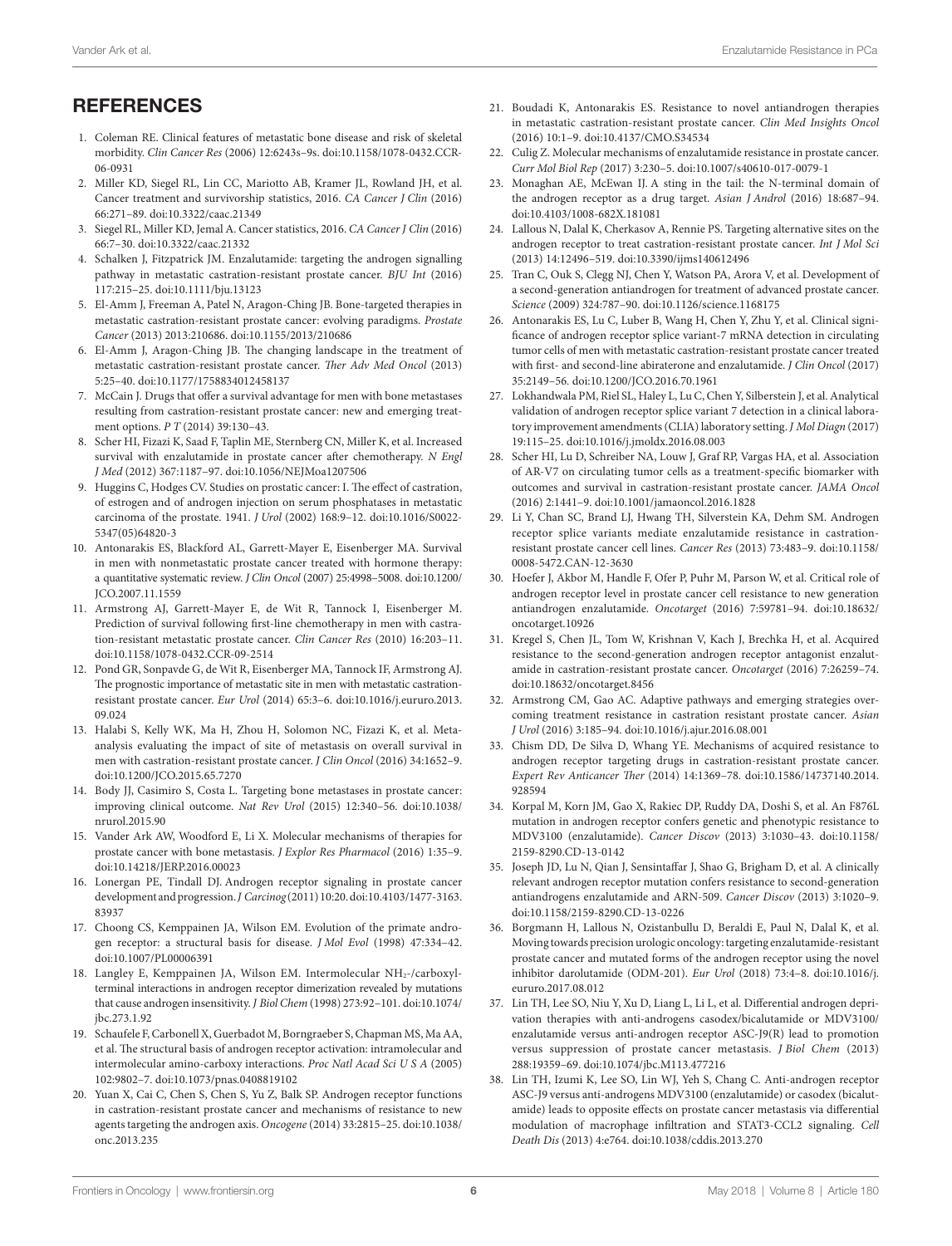- <span id="page-6-0"></span>39. Wen S, Tian J, Niu Y, Li L, Yeh S, Chang C. ASC-J9((R)), and not casodex or enzalutamide, suppresses prostate cancer stem/progenitor cell invasion via altering the EZH2-STAT3 signals. *Cancer Lett* (2016) 376:377–86. doi:[10.1016/j.canlet.2016.01.057](https://doi.org/10.1016/j.canlet.2016.01.057)
- <span id="page-6-1"></span>40. Wang R, Sun Y, Li L, Niu Y, Lin W, Lin C, et al. Preclinical study using Malat1 small interfering RNA or androgen receptor splicing variant 7 degradation enhancer ASC-J9((R)) to suppress enzalutamide-resistant prostate cancer progression. *Eur Urol* (2017) 72:835–44. doi:[10.1016/j.](https://doi.org/10.1016/j.eururo.2017.04.005) [eururo.2017.04.005](https://doi.org/10.1016/j.eururo.2017.04.005)
- <span id="page-6-2"></span>41. Lai KP, Huang CK, Chang YJ, Chung CY, Yamashita S, Li L, et al. New therapeutic approach to suppress castration-resistant prostate cancer using ASC-J9 via targeting androgen receptor in selective prostate cells. *Am J Pathol* (2013) 182:460–73. doi:[10.1016/j.ajpath.2012.10.029](https://doi.org/10.1016/j.ajpath.2012.10.029)
- 42. Izumi K, Chang C. Targeting inflammatory cytokines-androgen receptor (AR) signaling with ASC-J9((R)) to better battle prostate cancer progression. *Oncoimmunology* (2013) 2:e26853. doi:[10.4161/onci.26853](https://doi.org/10.4161/onci.26853)
- 43. Wang R, Lin W, Lin C, Li L, Sun Y, Chang C. ASC-J9((R)) suppresses castration resistant prostate cancer progression via degrading the enzalutamideinduced androgen receptor mutant AR-F876L. *Cancer Lett* (2016) 379:154–60. doi:[10.1016/j.canlet.2016.05.018](https://doi.org/10.1016/j.canlet.2016.05.018)
- 44. Yang Z, Chang YJ, Yu IC, Yeh S, Wu CC, Miyamoto H, et al. ASC-J9 ameliorates spinal and bulbar muscular atrophy phenotype via degradation of androgen receptor. *Nat Med* (2007) 13:348–53. doi:[10.1038/nm1547](https://doi.org/10.1038/nm1547)
- <span id="page-6-3"></span>45. Yamashita S, Lai KP, Chuang KL, Xu D, Miyamoto H, Tochigi T, et al. ASC-J9 suppresses castration-resistant prostate cancer growth through degradation of full-length and splice variant androgen receptors. *Neoplasia* (2012) 14: 74–83. doi[:10.1593/neo.111436](https://doi.org/10.1593/neo.111436)
- <span id="page-6-4"></span>46. Wen S, Niu Y, Lee SO, Yeh S, Shang Z, Gao H, et al. Targeting fatty acid synthase with ASC-J9 suppresses proliferation and invasion of prostate cancer cells. *Mol Carcinog* (2016) 55:2278–90. doi:[10.1002/mc.22468](https://doi.org/10.1002/mc.22468)
- <span id="page-6-5"></span>47. Lin SJ, Chou FJ, Lin CY, Chang HC, Yeh S, Chang C. New therapy with ASC-J9(R) to suppress the prostatitis via altering the cytokine CCL2 signals. *Oncotarget* (2016) 7:66769–75. doi:[10.18632/oncotarget.11484](https://doi.org/10.18632/oncotarget.11484)
- <span id="page-6-6"></span>48. Asangani IA, Dommeti VL, Wang X, Malik R, Cieslik M, Yang R, et al. Therapeutic targeting of BET bromodomain proteins in castration-resistant prostate cancer. *Nature* (2014) 510:278–82. doi[:10.1038/nature13229](https://doi.org/10.1038/nature13229)
- <span id="page-6-7"></span>49. Asangani IA, Wilder-Romans K, Dommeti VL, Krishnamurthy PM, Apel IJ, Escara-Wilke J, et al. BET bromodomain inhibitors enhance efficacy and disrupt resistance to AR antagonists in the treatment of prostate cancer. *Mol Cancer Res* (2016) 14:324–31. doi:[10.1158/1541-7786.MCR-15-0472](https://doi.org/10.1158/1541-7786.MCR-15-0472)
- <span id="page-6-8"></span>50. Chan SC, Selth LA, Li Y, Nyquist MD, Miao L, Bradner JE, et al. Targeting chromatin binding regulation of constitutively active AR variants to overcome prostate cancer resistance to endocrine-based therapies. *Nucleic Acids Res* (2015) 43:5880–97. doi:[10.1093/nar/gkv262](https://doi.org/10.1093/nar/gkv262)
- <span id="page-6-9"></span>51. Pawar A, Gollavilli PN, Wang S, Asangani IA. Resistance to BET inhibitor leads to alternative therapeutic vulnerabilities in castration-resistant prostate cancer. *Cell Rep* (2018) 22:2236–45. doi[:10.1016/j.celrep.2018.02.011](https://doi.org/10.1016/j.celrep.2018.02.011)
- <span id="page-6-10"></span>52. Arora VK, Schenkein E, Murali R, Subudhi SK, Wongvipat J, Balbas MD, et al. Glucocorticoid receptor confers resistance to antiandrogens by bypassing androgen receptor blockade. *Cell* (2013) 155:1309–22. doi:[10.1016/j.](https://doi.org/10.1016/j.cell.2013.11.012) [cell.2013.11.012](https://doi.org/10.1016/j.cell.2013.11.012)
- <span id="page-6-11"></span>53. Isikbay M, Otto K, Kregel S, Kach J, Cai Y, Vander Griend DJ, et al. Glucocorticoid receptor activity contributes to resistance to androgen-targeted therapy in prostate cancer. *Horm Cancer* (2014) 5:72–89. doi:[10.1007/s12672-](https://doi.org/10.1007/s12672-
014-0173-2) [014-0173-2](https://doi.org/10.1007/s12672-
014-0173-2)
- <span id="page-6-12"></span>54. Wang JC, Shah N, Pantoja C, Meijsing SH, Ho JD, Scanlan TS, et al. Novel arylpyrazole compounds selectively modulate glucocorticoid receptor regulatory activity. *Genes Dev* (2006) 20:689–99. doi:[10.1101/gad.1400506](https://doi.org/10.1101/gad.1400506)
- <span id="page-6-13"></span>55. Li J, Alyamani M, Zhang A, Chang KH, Berk M, Li Z, et al. Aberrant corticosteroid metabolism in tumor cells enables GR takeover in enzalutamide resistant prostate cancer. *Elife* (2017) 6:1–17. doi[:10.7554/eLife.20183](https://doi.org/10.7554/eLife.20183)
- <span id="page-6-14"></span>56. Verras M, Lee J, Xue H, Li TH, Wang Y, Sun Z. The androgen receptor negatively regulates the expression of c-Met: implications for a novel mechanism of prostate cancer progression. *Cancer Res* (2007) 67:967–75. doi[:10.1158/0008-](https://doi.org/10.1158/0008-5472.CAN-06-3552) [5472.CAN-06-3552](https://doi.org/10.1158/0008-5472.CAN-06-3552)
- <span id="page-6-15"></span>57. Li L, Chang W, Yang G, Ren C, Park S, Karantanos T, et al. Targeting poly(ADP-ribose) polymerase and the c-Myb-regulated DNA damage response pathway in castration-resistant prostate cancer. *Sci Signal* (2014) 7:ra47. doi:[10.1126/scisignal.2005070](https://doi.org/10.1126/scisignal.2005070)
- <span id="page-6-16"></span>58. Bohrer LR, Chen S, Hallstrom TC, Huang H. Androgens suppress EZH2 expression via retinoblastoma (RB) and p130-dependent pathways: a potential mechanism of androgen-refractory progression of prostate cancer. *Endocrinology* (2010) 151:5136–45. doi[:10.1210/en.2010-0436](https://doi.org/10.1210/en.2010-0436)
- <span id="page-6-17"></span>59. Carver BS, Chapinski C, Wongvipat J, Hieronymus H, Chen Y, Chandarlapaty S, et al. Reciprocal feedback regulation of PI3K and androgen receptor signaling in PTEN-deficient prostate cancer. *Cancer Cell* (2011) 19:575–86. doi:[10.1016/](https://doi.org/10.1016/
j.ccr.2011.04.008) [j.ccr.2011.04.008](https://doi.org/10.1016/
j.ccr.2011.04.008)
- <span id="page-6-18"></span>60. Miyamoto DT, Zheng Y, Wittner BS, Lee RJ, Zhu H, Broderick KT, et al. RNA-Seq of single prostate CTCs implicates noncanonical Wnt signaling in antiandrogen resistance. *Science* (2015) 349:1351–6. doi:[10.1126/science.](https://doi.org/10.1126/science.aab0917) [aab0917](https://doi.org/10.1126/science.aab0917)
- <span id="page-6-19"></span>61. Zhan T, Rindtorff N, Boutros M. Wnt signaling in cancer. *Oncogene* (2017) 36:1461–73. doi[:10.1038/onc.2016.304](https://doi.org/10.1038/onc.2016.304)
- <span id="page-6-20"></span>62. Nguyen HG, Yang JC, Kung HJ, Shi XB, Tilki D, Lara PN Jr, et al. Targeting autophagy overcomes enzalutamide resistance in castration-resistant prostate cancer cells and improves therapeutic response in a xenograft model. *Oncogene* (2014) 33:4521–30. doi:[10.1038/onc.2014.25](https://doi.org/10.1038/onc.2014.25)
- <span id="page-6-21"></span>63. Truica CI, Byers S, Gelmann EP. Beta-catenin affects androgen receptor transcriptional activity and ligand specificity. *Cancer Res* (2000) 60:4709–13.
- <span id="page-6-31"></span>64. Placencio VR, Sharif-Afshar AR, Li X, Huang H, Uwamariya C, Neilson EG, et al. Stromal transforming growth factor-beta signaling mediates prostatic response to androgen ablation by paracrine Wnt activity. *Cancer Res* (2008) 68:4709–18. doi[:10.1158/0008-5472.CAN-07-6289](https://doi.org/10.1158/0008-5472.CAN-07-6289)
- 65. Schweizer L, Rizzo CA, Spires TE, Platero JS, Wu Q, Lin TA, et al. The androgen receptor can signal through Wnt/beta-catenin in prostate cancer cells as an adaptation mechanism to castration levels of androgens. *BMC Cell Biol* (2008) 9:4. doi[:10.1186/1471-2121-9-4](https://doi.org/10.1186/1471-2121-9-4)
- 66. Yan X, Liang H, Deng T, Zhu K, Zhang S, Wang N, et al. The identification of novel targets of miR-16 and characterization of their biological functions in cancer cells. *Mol Cancer* (2013) 12:92. doi:[10.1186/1476-4598-12-92](https://doi.org/10.1186/1476-4598-12-92)
- <span id="page-6-22"></span>67. Godoy-Tundidor S, Cavarretta IT, Fuchs D, Fiechtl M, Steiner H, Friedbichler K, et al. Interleukin-6 and oncostatin M stimulation of proliferation of prostate cancer 22Rv1 cells through the signaling pathways of p38 mitogen-activated protein kinase and phosphatidylinositol 3-kinase. *Prostate* (2005) 64:209–16. doi:[10.1002/pros.20235](https://doi.org/10.1002/pros.20235)
- <span id="page-6-23"></span>68. Penning TM. Androgen biosynthesis in castration-resistant prostate cancer. *Endocr Relat Cancer* (2014) 21:T67–78. doi:[10.1530/ERC-14-0109](https://doi.org/10.1530/ERC-14-0109)
- 69. Chang KH, Li R, Kuri B, Lotan Y, Roehrborn CG, Liu J, et al. A gain-of-function mutation in DHT synthesis in castration-resistant prostate cancer. *Cell* (2013) 154:1074–84. doi:[10.1016/j.cell.2013.07.029](https://doi.org/10.1016/j.cell.2013.07.029)
- 70. Chang KH, Ercole CE, Sharifi N. Androgen metabolism in prostate cancer: from molecular mechanisms to clinical consequences. *Br J Cancer* (2014) 111:1249–54. doi:[10.1038/bjc.2014.268](https://doi.org/10.1038/bjc.2014.268)
- <span id="page-6-24"></span>71. Hara N, Nishiyama T. Androgen metabolic pathway involved in current and emerging treatment for men with castration resistant prostate cancer: intraprostatic androgens as therapeutic targets and endocrinological biomarkers. *Curr Drug Targets* (2014) 15:1215–24. doi:[10.2174/1389450115666141024114736](https://doi.org/10.2174/1389450115666141024114736)
- <span id="page-6-25"></span>72. Efstathiou E, Titus M, Wen S, Hoang A, Karlou M, Ashe R, et al. Molecular characterization of enzalutamide-treated bone metastatic castration-resistant prostate cancer. *Eur Urol* (2015) 67:53–60. doi:[10.1016/j.eururo.2014.05.005](https://doi.org/10.1016/j.eururo.2014.
05.005)
- <span id="page-6-26"></span>73. Liu C, Lou W, Zhu Y, Yang JC, Nadiminty N, Gaikwad NW, et al. Intracrine androgens and AKR1C3 activation confer resistance to enzalutamide in prostate cancer. *Cancer Res* (2015) 75:1413–22. doi:[10.1158/0008-5472.CAN-](https://doi.org/10.1158/0008-5472.CAN-
14-3080)[14-3080](https://doi.org/10.1158/0008-5472.CAN-
14-3080)
- <span id="page-6-27"></span>74. Niederst MJ, Sequist LV, Poirier JT, Mermel CH, Lockerman EL, Garcia AR, et al. RB loss in resistant EGFR mutant lung adenocarcinomas that transform to small-cell lung cancer. *Nat Commun* (2015) 6:6377. doi:[10.1038/](https://doi.org/10.1038/ncomms7377) [ncomms7377](https://doi.org/10.1038/ncomms7377)
- <span id="page-6-28"></span>75. Sequist LV, Waltman BA, Dias-Santagata D, Digumarthy S, Turke AB, Fidias P, et al. Genotypic and histological evolution of lung cancers acquiring resistance to EGFR inhibitors. *Sci Transl Med* (2011) 3:75ra26. doi[:10.1126/](https://doi.org/10.1126/scitranslmed.3002003) [scitranslmed.3002003](https://doi.org/10.1126/scitranslmed.3002003)
- <span id="page-6-29"></span>76. Mu P, Zhang Z, Benelli M, Karthaus WR, Hoover E, Chen CC, et al. SOX2 promotes lineage plasticity and antiandrogen resistance in TP53- and RB1 deficient prostate cancer. *Science* (2017) 355:84–8. doi:[10.1126/science.aah4307](https://doi.org/10.1126/science.aah4307)
- <span id="page-6-30"></span>77. Beltran H, Prandi D, Mosquera JM, Benelli M, Puca L, Cyrta J, et al. Divergent clonal evolution of castration-resistant neuroendocrine prostate cancer. *Nat Med* (2016) 22:298–305. doi[:10.1038/nm.4045](https://doi.org/10.1038/nm.4045)